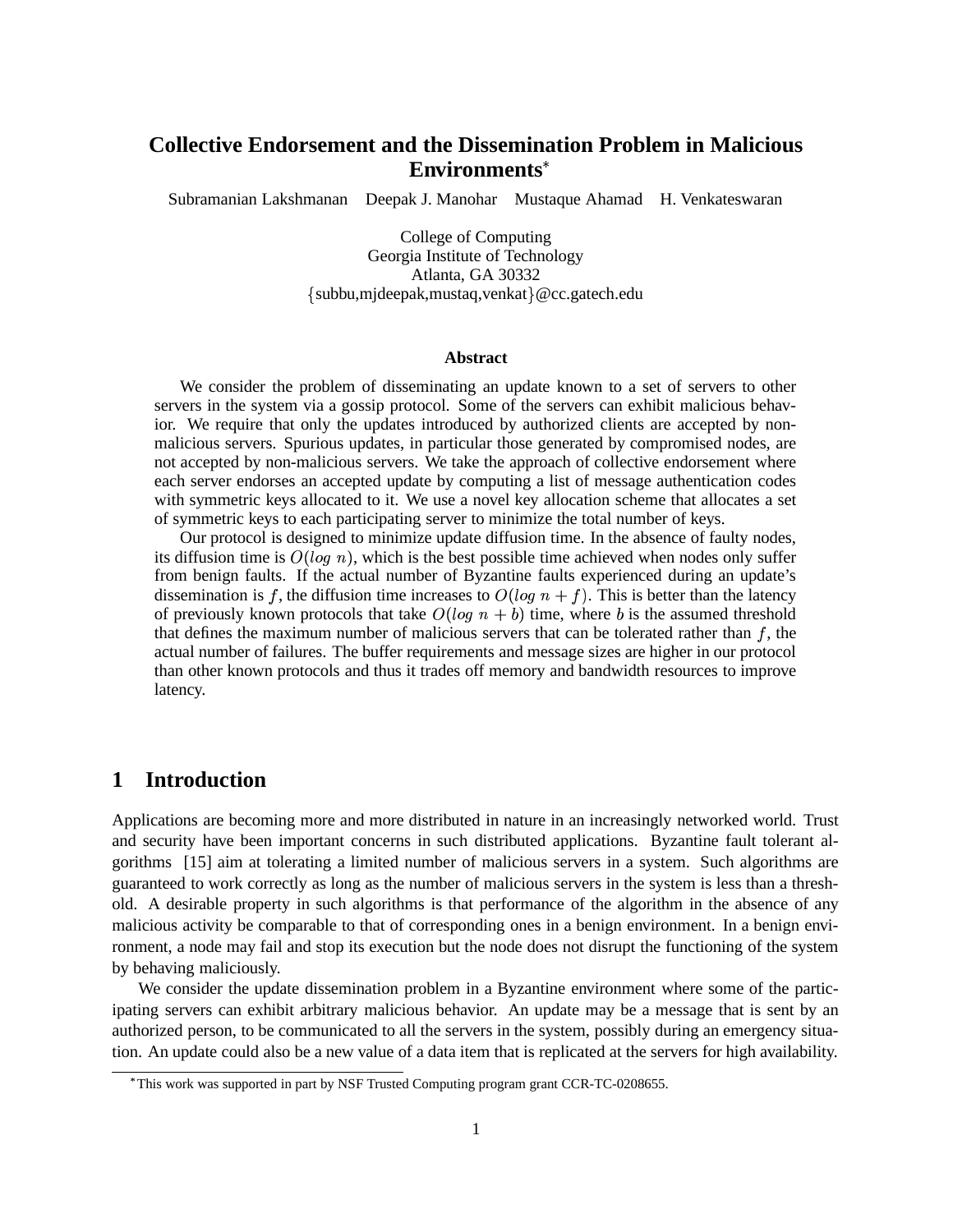Servers communicate with each other in rounds of gossip to disseminate updates introduced at a subset of servers. Non-faulty servers should accept only those updates that are introduced by authorized clients and must reject others, in particular, the spurious ones generated by malicious servers. This is guaranteed only when the number of compromised servers does not exceed a threshold  $b$ . This threshold assumption relies on mechanisms that detect server compromises and fix the exploited vulnerabilities to limit the number of servers that can be compromised in a short period of time.

Using public key signatures to protect the disseminated data against data corruption and source spoofing reduces the dissemination problem to one in a benign setting where servers fail by crashing. However, such a scheme requires every client to hold a public key and servers to store public key of every client. Also public key signatures are computationally expensive [1, 13], particularly when large volumes of data are to be disseminated. Hence, eliminating usage of digital signatures for dissemination is desirable in a setting where the client set is large or the frequency at which updates are introduced is high.

Gossip protocols for malicious environments without using public key signatures for dissemination have been explored in the past [2, 3, 4, 5]. These protocols do not take advantage of a possibly smaller number of actual faults when compared to the assumed threshold  $b$ . The best known class of protocols  $[4, 5]$ disseminate an update in  $O(log n) + b$  rounds, where b is the assumed maximum number of malicious servers, irrespective of the actual number of malicious servers in the system. We present a gossip style protocol for dissemination in malicious environments which takes  $O(log n) + f$  rounds to disseminate an update, where  $f$  is the actual number of malicious servers in the system. In the absence of any malicious activity, our protocol takes only twice as long as the best possible gossip style protocol for benign settings. The buffer requirements and message sizes are higher in our protocol than other protocols and thus it trades off memory and bandwidth resources to improve latency. Since memory and communication resources available to server nodes continue to increase, our approach is viable and will be able to offer lower latency.

Our protocol uses a novel key allocation scheme that allocates a set of symmetric keys to each participating server. A client introduces an update at a randomly chosen set of servers, called the initial quorum. A server accepts an update when an authorized client introduces the update at the server. Each server endorses an accepted update by computing message authentication codes (MACs) for the update using the keys allocated to the server. We call such a list of MACs an endorsement. Endorsements are disseminated to other servers. When a server verifies that  $b + 1$  other servers have endorsed an update, the server accepts the update. Our key allocation scheme reduces the total number of keys in the system and hence message lengths and buffer requirements, when compared to a naive node-to-node key sharing scheme.

The key allocation scheme and the collective endorsement technique presented here are quite general and can be used in other applications in Byzantine environments where a set of nodes has to vouch for the correctness of some information. We show, as an example application, how to use endorsements to render authorization tokens in a distributed system unforgeable. Authorization tokens are used for distributed authorization [6] and in a malicious environment, a token is valid only if at least  $b + 1$  servers endorse the token.

Our contributions in this paper are: (1) a gossip-style dissemination protocol in a malicious environment where the diffusion time depends on the actual number of faults in the system and not on the assumed threshold  $b$ , and  $(2)$  a novel key allocation scheme and the endorsement technique that can be used in distributed applications. Rest of the paper is organized as follows. In section 2, we present the secure store we are building at Georgia Tech to motivate the problems we address in this paper. Section 3 discusses our key allocation scheme. Our dissemination protocol using endorsements and its performance is discussed in section 4. In section 5, we present our collective endorsement scheme to endorse authorization tokens. We discuss some of the related work in section 6 and conclude the paper in section 7.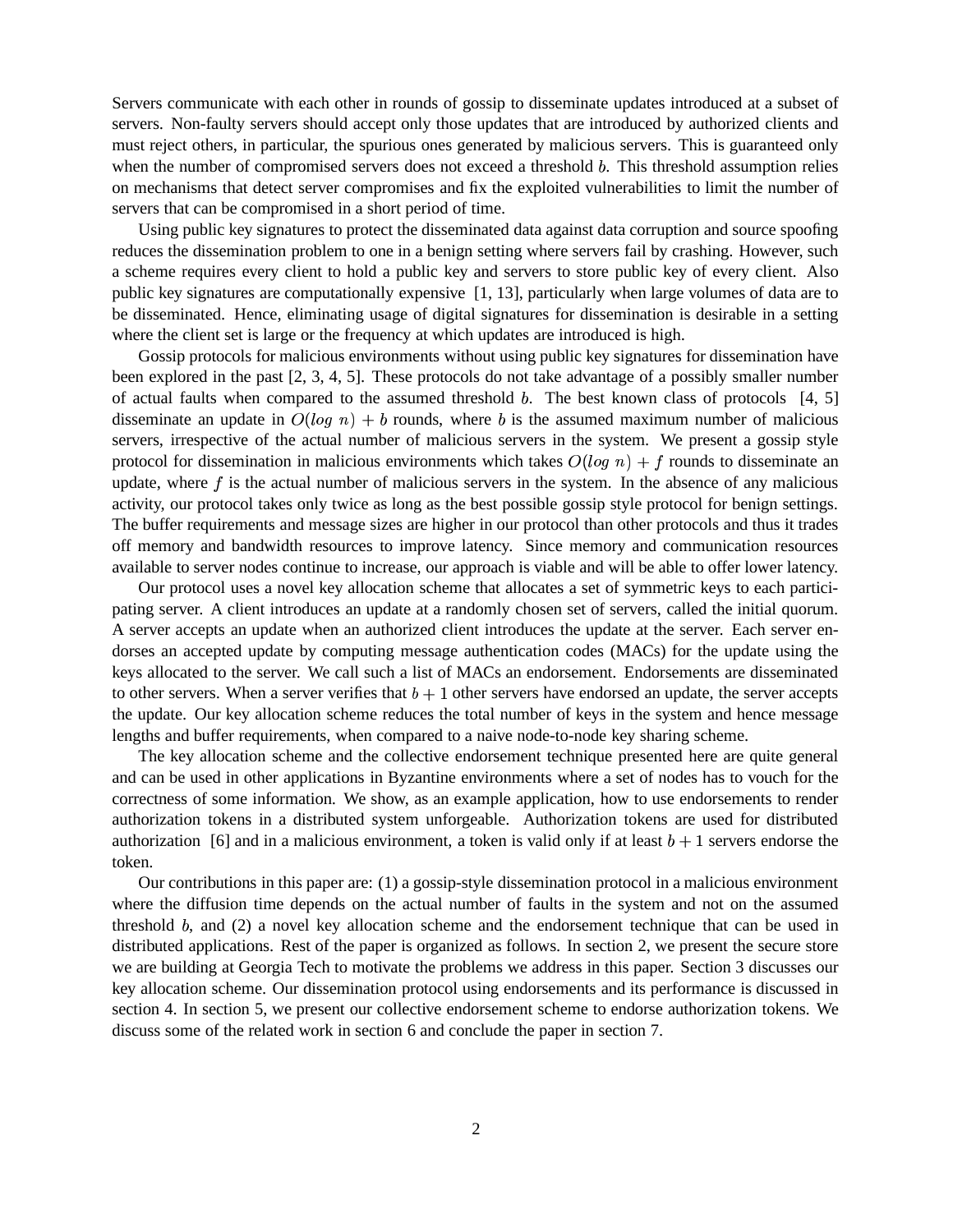

Figure 1: Secure store file system - schematic overview

# **2 Motivation**

We present as a motivating application the secure store we are building at Georgia Tech. Figure 1 shows a schematic overview of our store which is accessed via a file system interface. The system is designed to tolerate a limited number of malicious servers at any time. A set of servers designated as metadata servers offer a threshold metadata service that manages all metadata related to the file system including access control lists. Data is stored at a separate set of servers designated as data servers. These data servers are more widely distributed and replicate the data stored at them to a certain extent. File system clients store and retrieve data from the data servers using a data access protocol. Both the metadata service and the data storage service are designed to tolerate a maximum of  $b$  malicious servers in total, at any given time.

All metadata operations are done with the metadata service. Whenever a client wants to access a file, it obtains an authorization token from the metadata service. A client accesses data by contacting a quorum of data servers. The size of a quorum is determined by the consistency and performance requirements for that particular file. Every server in the quorum authorizes the access request independent of other servers by validating the authorization token presented to it. Data written to a subset of data servers is disseminated to other servers in rounds of gossip in the background.

Both authorization tokens and disseminated data need to be endorsed by at least  $b + 1$  servers for any non-faulty server to accept them as valid. Thus our file system presents two problems where a group of servers need to collectively endorse some information : (1) creation and use of authorization tokens, and (2) dissemination of updates that are introduced only at a subset of the servers. We use a novel key allocation scheme for endorsements, that allocates a set of keys to each server in the system as explained in the next section.

# **3 Key Allocation Scheme**

In this section we present a key allocation scheme that will be used for endorsements in later sections. We do not address the key distribution problem in this paper. Each server in the system gets a set of symmetric keys from a universal set. These keys will be used by each server to either endorse some information or verify endorsements. An endorsement for some information is a set of MACs computed using that information and a subset of the universal set of keys. If more than one server participate in computing the MACs, we call the endorsement a collective endorsement. We assume the usual cryptographic properties of MACs.

Let the set of servers be indexed with two indices taken from 0 to  $p-1$ , for a prime p greater than both  $\sqrt{n}$  where *n* is the total number of servers in the system and *b* where *b* is the maximum number of servers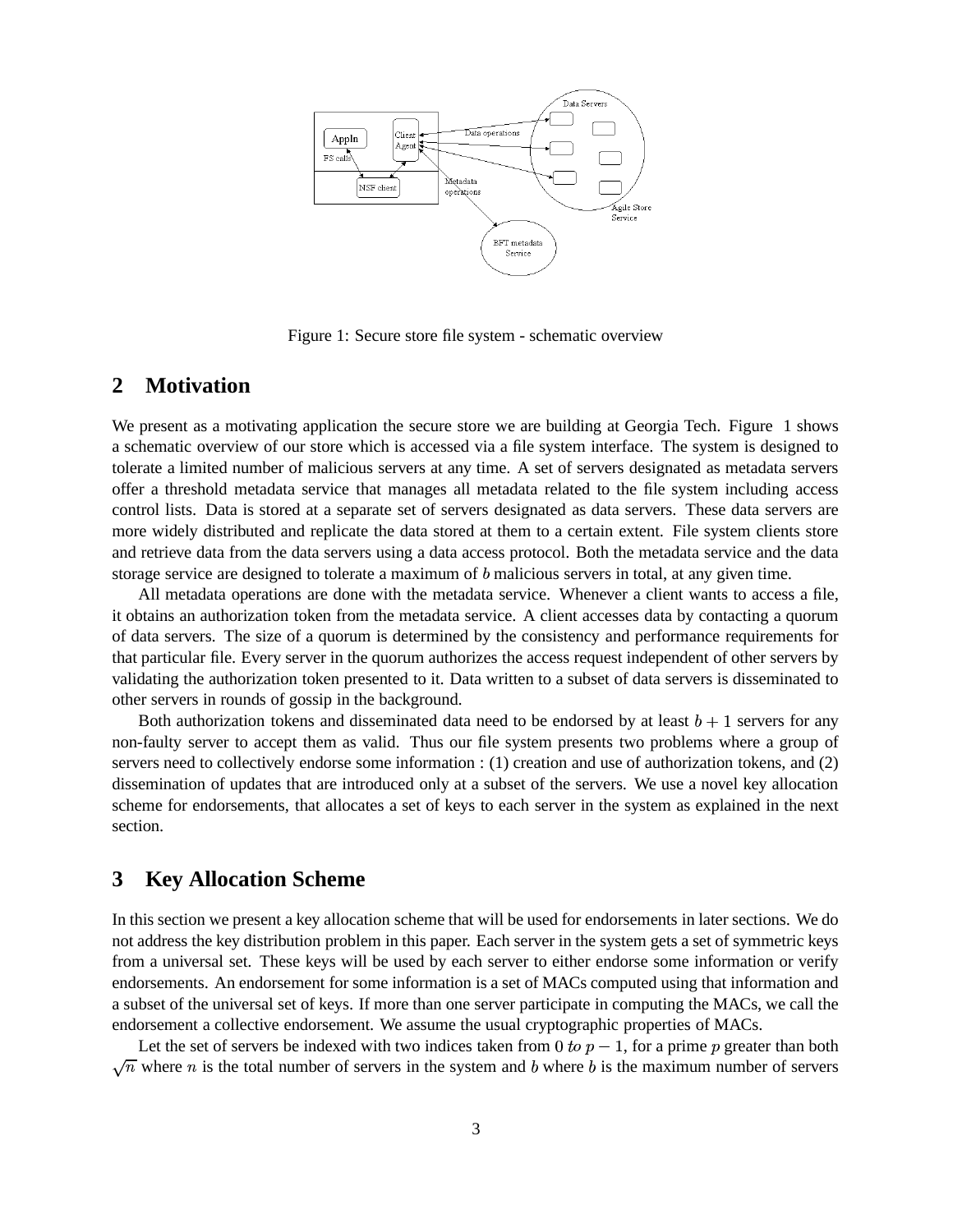|                                                   |                                                          |                               |                                    | $S_3 - S_3$                                 | S $_1$ $_2^{-}$ # $\,$         |                                 |
|---------------------------------------------------|----------------------------------------------------------|-------------------------------|------------------------------------|---------------------------------------------|--------------------------------|---------------------------------|
| $\mathbf{k}_{\underline{0}\;\underline{0}}$       | $^{\mathrm{k}}$ o $_{1}$                                 | \$<br>$k_0$ $\frac{1}{2}$     | $\kappa_{\underline{0.3}}$         | $k_{04}$                                    | #<br>k<br>0 <sub>5</sub>       | $^{\mathrm{k}}$ <u>0.6</u>      |
| \$<br>$\mathbf{k}_{\underline{1}\;\underline{0}}$ | $\mathbf{k}_{\underline{1}\,\underline{1}}$              | $k_{1,2}$                     | $k_{12}$                           | $\mathbf{k}_{\underline{1}\,\underline{4}}$ | $k_{1.5}$                      | $^{\rm \#}$<br>k<br>$1\,$ $6\,$ |
| $\bar{\mathbf{r}}_{\mathbf{k}_{20}}$              | $\mathbf{k}_{2\_1}$                                      | $k_{2,2}$                     | $\frac{k}{2.3}$                    | $k_{24}$                                    | \$<br>$k_{25}$                 | k<br>26                         |
| $\frac{k_{3.0}}{2}$                               | $^{\rm \#}$<br>$\mathbf{k}_{\underline{3}\underline{1}}$ | $k_{32}$                      | \$<br>$\frac{k}{3.3}$              | $\frac{k}{3.4}$                             | $k_{35}$                       | k<br>36                         |
| $\frac{k_{4.0}}{4.0}$                             | \$<br>$\frac{k_{4\cdot 1}}{2}$                           | #<br>$k_{42}$                 | k<br>43                            | $k_{44}$                                    | $k_{45}$                       | ${\bf k}$<br>46                 |
| $\mathbf{k}_{\underline{5\ 0}}$                   | $k_{51}$                                                 | $k_{52}$                      | #<br>$^{\mathrm{k}}$ $_{5}$ $_{3}$ | $k_{54}$                                    | $k_{55}$                       | \$<br>$k_{56}$                  |
| $k_{\rm 6~0}$                                     | $\mathbf{k}_{6\text{--}1}$                               | $\mathrm{k}_{6\ 2}$           | $k_{\underline{6}\underline{3}}$   | #<br>\$<br>$k_{64}$                         | $k_{65}$                       | $k_{66}$                        |
|                                                   |                                                          |                               |                                    |                                             |                                |                                 |
| ٠<br>${\bf k}$<br>$\mathbf{o}$                    | #<br>$\mathbf{k}_{-1}$                                   | $\mathbf{k}^{\mathsf{T}}_{2}$ | \$<br>$\kappa$ $_3'$               | $\mathbf{k}$<br>$\overline{4}$              | $\mathbf{k}\,$ $_{5}^{\prime}$ | ٠<br>k<br>6                     |
|                                                   |                                                          |                               |                                    |                                             |                                |                                 |

Figure 2: Key allocation for 2 servers :  $S_{3,1}$  and  $S_{1,2}$  for  $p = 7$ . Keys allocated to  $S_{3,1}$  are marked by \$ and those allocated to  $S_{1,2}$  are marked by #.

that can be malicious at any time. A server is denoted by  $S_{\alpha,\beta}$  with  $0 \leq \alpha, \beta \leq p-1$ . The universal set of keys consists of  $p^2 + p$  symmetric keys as follows:

 $U = \{k_{i,j} | i = 0 \}$  EGF  $\chi_i | i = 0 \text{ to } p-1, i = 0 \text{ to } p-1 \} \cup \{k'_i | i = 0 \text{ to } p-1 \}$ .

A server  $S_{\alpha,\beta}$  is allocated the following set of keys:

EFFECT CONTINUES.  $i = \alpha i + \beta \mod p, i = 0 \text{ to } p-1 \} \cup \{k'_{\alpha}\}.$ .

That is, server  $S_{\alpha,\beta}$  is allocated p keys from the first set of keys along the straight line  $i = \alpha j + \beta \mod p^*$ and the key  $k'_\text{a}$  from the second set. Figure 2 shows key allocation for two servers, for  $p = 7$ . We now state two simple properties of this key allocation scheme.

**Property 1**: Any two servers share exactly one key.

If two servers have the same first index  $\alpha$ , they are allocated the same key  $k'_\alpha$  from the second set. But they do not share a key in the first set. If the first indices of two servers are different, they share exactly one key in the first set<sup>1</sup> and are allocated different keys from the second set. The following property which is used to validate an endorsement follows directly from property 1.

**Property** 2: If a server verifies  $m$  distinct MACs in an endorsement using the corresponding keys successfully, at least  $m$  servers should have participated in computing the MACs unless the verifying server itself generated those MACs.

The following acceptance condition for an endorsement directly follows from property 2.

**Acceptance Condition**: A server accepts an endorsement as valid if and only if the server verifies at least  $b + 1$  MACs in the endorsement, none of which was generated by the server itself.

Since only a maximum of b servers can be faulty in the system, any endorsement computed by  $b + 1$ servers is accepted as valid. We do not address the problem of key distribution since it is not the focus of this paper. Schemes that have been explored by others in other fields like multicast and sensor networks can be used in our system [16, 17]. In the next section, we use this key allocation scheme in our dissemination protocol.

<sup>&</sup>lt;sup>1</sup>In a field mod p, if  $\alpha_1 \neq \alpha_2$ , two straight lines  $i = \alpha_1 j + \beta_1$  and  $i = \alpha_2 j + \beta_2$  intersect at only one point, where j at the intersection point is given by  $(\beta_2 - \beta_1)(\alpha_1 - \alpha_2)^{-1}$ .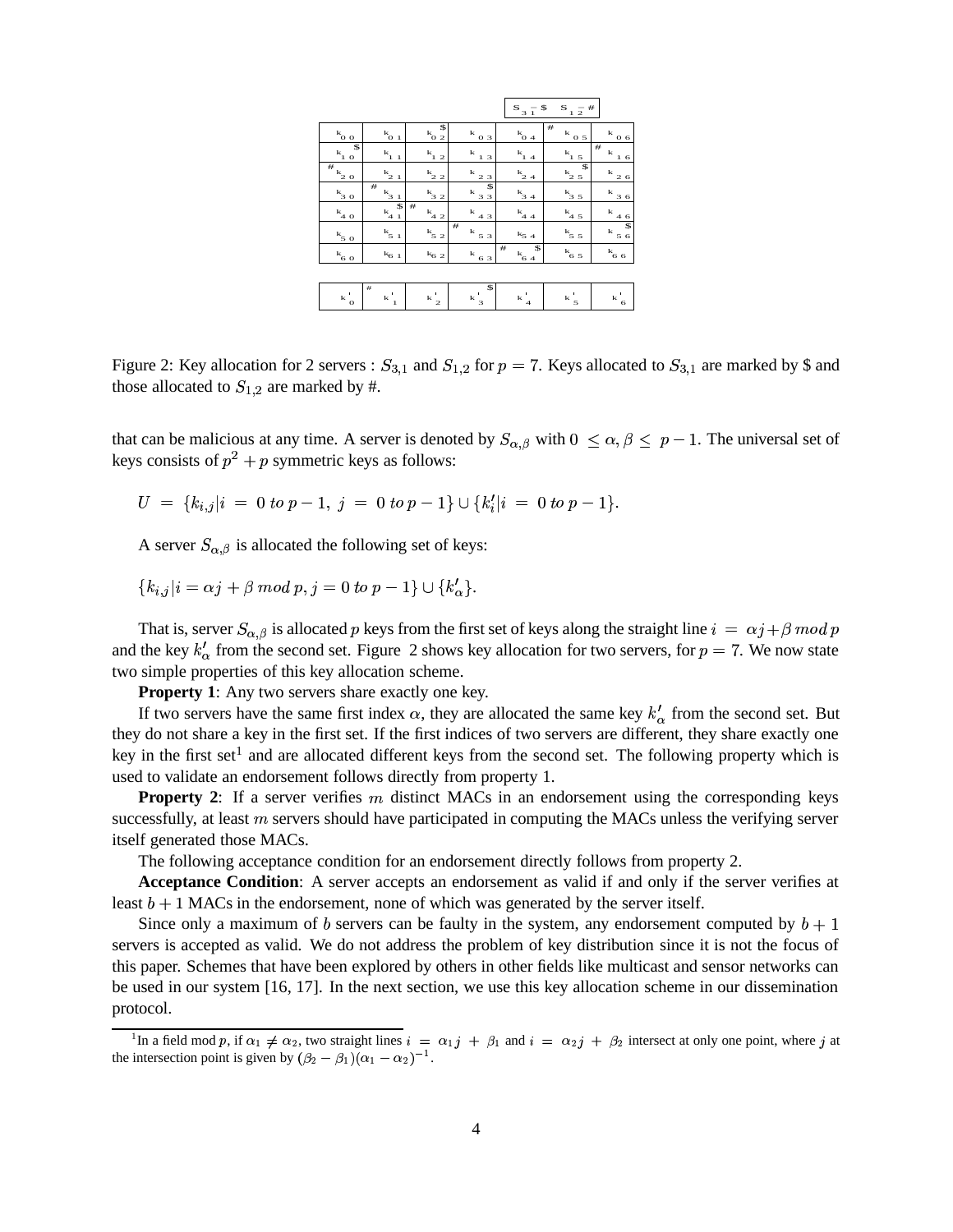## **4 The Dissemination Problem**

#### **4.1 Problem Statement and Assumptions**

We consider the problem of update dissemination in a distributed system where the maximum number of malicious servers at any given time is not more than a threshold  $b$ . A client introduces an update at at least  $2b + 1$  servers. Once introduced, the update is disseminated to other servers in the system securely. An update is said to be valid only if an authorized client introduces it. In particular, spurious updates introduced by malicious servers should not be accepted by non-faulty servers. Hence, a non-faulty server accepts an update as valid if the update is either introduced by an authorized client or accepted by at least  $b + 1$  other servers. We assume that every server can communicate with every other server securely. In particular, our protocol uses a pull strategy and communication channels are assumed to be secure against impersonation and replay attacks. We assume a synchronous system since our protocol works in rounds of gossip.

Let the set of servers be  $S_{i,j}$ ,  $i = 0$  to  $p-1$ ,  $j = 0$  to  $p-1$  for a prime  $p > 2b + 1$ <sup>2</sup>. Each server is allocated  $p + 1$  keys as described in the previous section.

#### **4.2 Gossip Protocol**

Our dissemination algorithm works as described in figure 3. Initially a client introduces an update at  $m$ randomly chosen servers, for an  $m$  greater than  $2b + 1$ . Choice of  $m$  will be discussed in later sections. We call this set of  $m$  servers the initial quorum. Each of the  $m$  servers independently authenticates and authorizes the client request before accepting the update (see section 5 for a discussion of distributed authorization). Updates are timestamped to prevent replays. Each of the non-faulty servers that accepts the update directly from a client generates MACs for the update using all the  $p + 1$  keys it has and stores the MACs in its buffer. The update itself is disseminated to other servers using a protocol meant for benign environments [7]. Dissemination of MACs is done in rounds of gossip. Each server keeps a counter of successfully verified MACs for each update. Every round, each server selects a partner randomly and requests MACs. Upon a request, a server sends all MACs in its buffer, generated by it or received from other servers, to the requesting server. The requesting server verifies the correctness of all the MACs for which it has the key. It discards the invalid ones and updates the counter for the newly verified MACs. If it has successfully verified at least  $b + 1$  MACs, the server accepts the update as valid. Once accepted, the server generates the rest of the MACs for the update using the keys it has. The server stores all the verified or generated MACs and other received MACs (for which the server does not have the key to verify) in a buffer to disseminate to other servers in future rounds. If a received MAC for a key that the server does not have is different from the already stored one (received at an earlier round), it replaces the stored MAC with the just received one (see 4.4). All MACs are sent and stored accompanied by identifiers of the keys used to generate them. Figure 4 shows the progress of a typical run of the protocol in a system of 840 servers with a  $b$  of 10, for an update introduced at 12 non-malicious servers. The plot shows the number of servers that have accepted the update at the end of each round.

The correctness of the gossip protocol can be demonstrated by showing that the following properties hold.

**Safety**: No spurious update introduced by a group of malicious servers will be accepted by any nonfaulty server as long as the number of malicious servers is less than or equal to  $b$ .

Since no non-faulty server will generate any MAC for an update before accepting it, not more than servers will generate MACs for a spurious update. This implies, from property 2 of the key allocation

<sup>&</sup>lt;sup>2</sup>Number of servers can be less than  $p^2$  but each server receives two indices i, j between 0 and  $p-1$ , chosen randomly and without repetition. We only require that each server share at least  $2b + 1$  keys with other servers.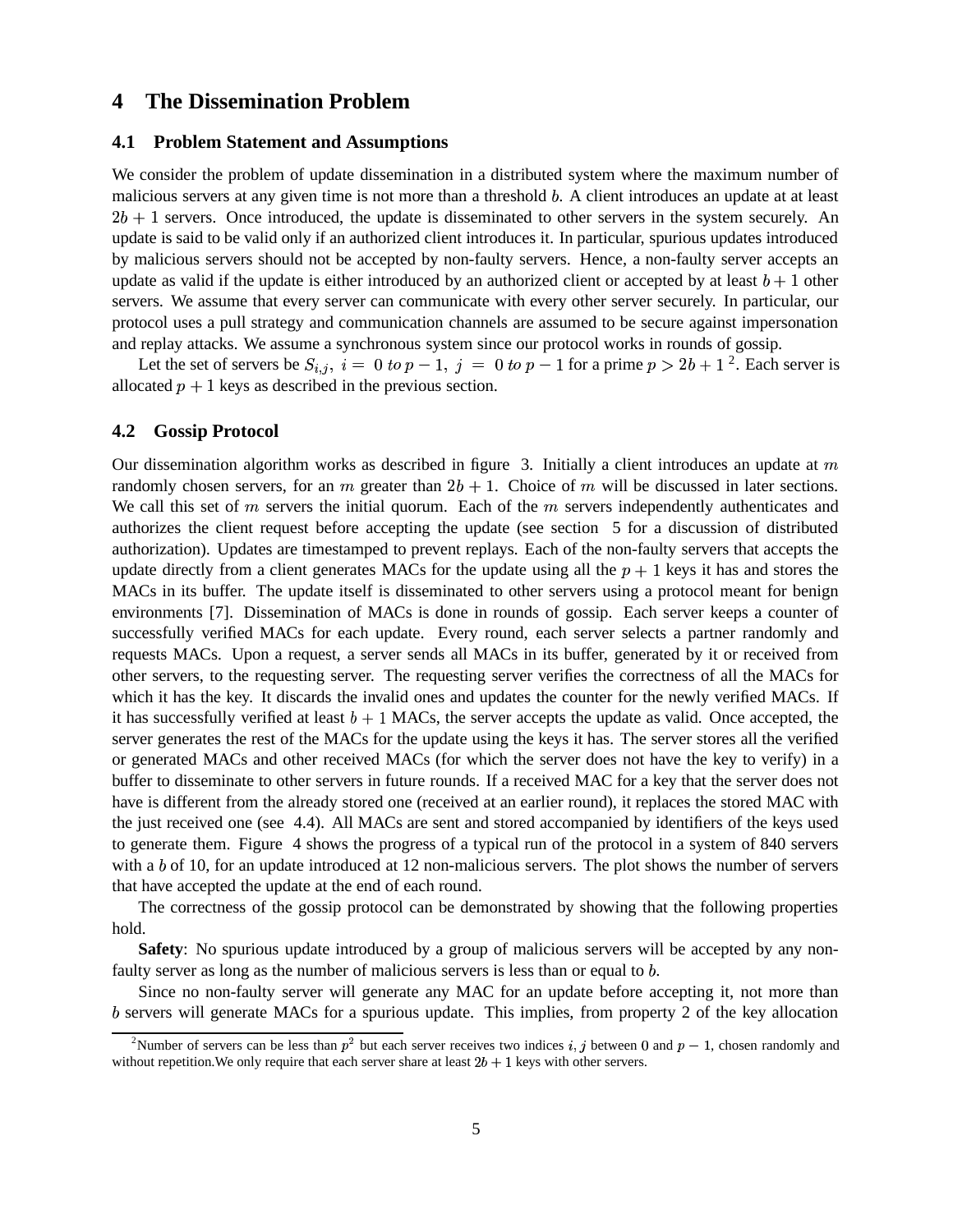At server  $S_{\alpha,\beta}$ :

- 1. If an update is introduced by an authorized client, accept the update and generate MACs using the allocated keys. Store the generated MACs in buffer to be disseminated to other servers.
- 2. Each round :
	- 2.1. Choose a random partner.
	- 2.2. Ask for updates and collect MACs.
	- 2.3. For each received MAC
		- 2.3.1. If the key to verify is present,

Verify the MAC using the allocated key,

store in buffer if successfully verified, reject otherwise.

Else,

Accept the incoming MAC and store in buffer, possibly replacing an already stored MAC for the same key and update with the received MAC(see 4.4).

- 3. If some server asks for updates, forward all the stored MACs.
- 4. Accept an update as valid if the update is verified by  $b + 1$  MACs using distinct keys. If accepted, generate the rest of the MACs for the update and store in buffer.



Figure 4: Number of servers that have accepted the update as a function of the round number in a typical run for n=840,b=10 for an update injected at 12 non-malicious servers.

scheme, that no server will be able to verify  $b + 1$  MACs for a spurious update. Thus, a spurious update will never be accepted by any non-faulty server.

**Liveness**: If an update is introduced by a client at a sufficient number of servers, the update will eventually be accepted by all servers.

A server has to verify at least  $b + 1$  MACs to accept an update. For a sufficiently large initial quorum,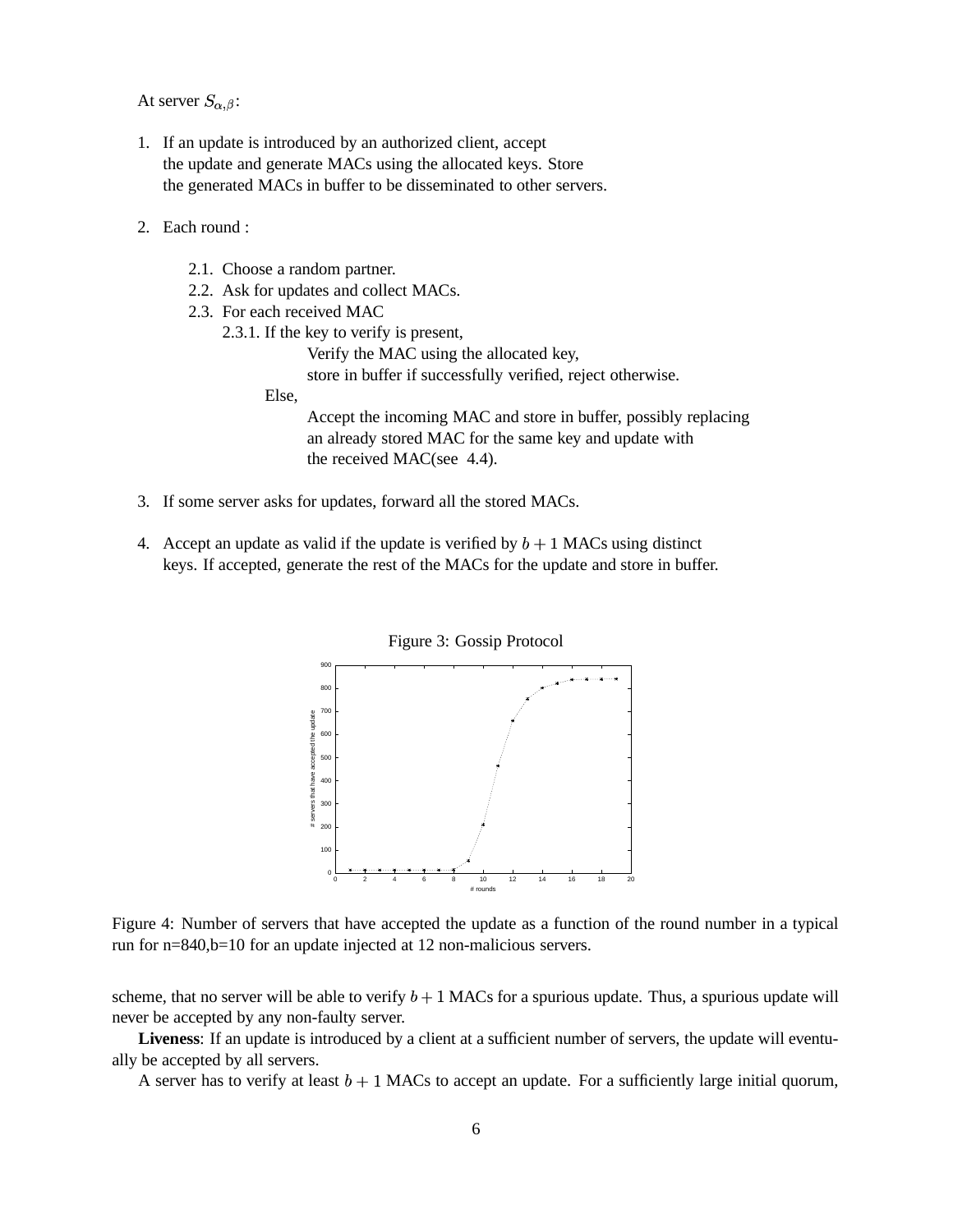

Figure 5: Number of servers that accept the update from first and second set of MACs for different sizes of initial quorum, k - difference between quorum size and optimal quorum size,  $2b+1$ , for  $n = 800$  servers and  $b = 10.$ 

there will be a number of servers that would accept the update as valid from MACs generated by the servers in the initial quorum. The size of the initial quorum is  $2b + 1 + k$  for some small value of k (see section 4.3). All those servers whose key allocation lines intersect those of the servers in the initial quorum at at least  $2b + 1$  distinct points will accept the update. Once a fraction of servers accept the update, these servers generate MACs in turn, which are disseminated to other servers. This would lead to remaining servers accepting the update. Malicious servers cannot stop valid MACs from reaching non-faulty servers. They can only delay the flow of MACs reaching non-faulty servers. The pull strategy we use further limits the power of malicious servers to stop the flow of valid MACs. Every generated MAC will eventually reach every server. Hence all non-faulty servers would accept the update eventually.

### **4.3 Choice of Initial Quorum**

When introducing an update, a client chooses an initial quorum of servers to introduce the update into the system. The size of this quorum is determined by the requirement that a sufficient number of servers outside the initial quorum should each share at least  $2b + 1$  keys with the initial quorum. After MACs generated by the initial quorum are disseminated to all the servers in the first phase, a fraction of servers accept the update and generate more MACs. Other servers will accept the update after receiving the MACs generated in the second phase. In appendix A, we show that if  $p \ge q \ge 4b+3$ , all servers will accept the update in two phases for any choice of initial quorum of size  $q$ . This is only a theoretical upper bound and in practice we have found that we require a much smaller initial quorum. If the servers in the initial quorum have keys allocated along parallel lines from the first set, then the size of the initial quorum can be  $2b + 1$ . If the initial quorum is chosen randomly, our simulations show that the size of the initial quorum is  $2b + 1 + k$  for a small k. Figure 5 shows the average number of servers that directly accept the update in the first phase from the MACs generated by the initial quorum of servers as a function of  $k$  for randomly chosen initial quorum and the total number of servers that will accept the update at the end of second phase. As can be seen from the plots, for a system of about thousand servers with a maximum of ten being malicious, a small  $k$  equal to two or three serves our purpose.

### **4.4 Dealing with Conflicting MACs**

In the gossip protocol shown in figure 3, a server that receives a MAC for an update for a key that it does not have cannot verify the correctness of the MAC. However, the server stores the MAC to forward to other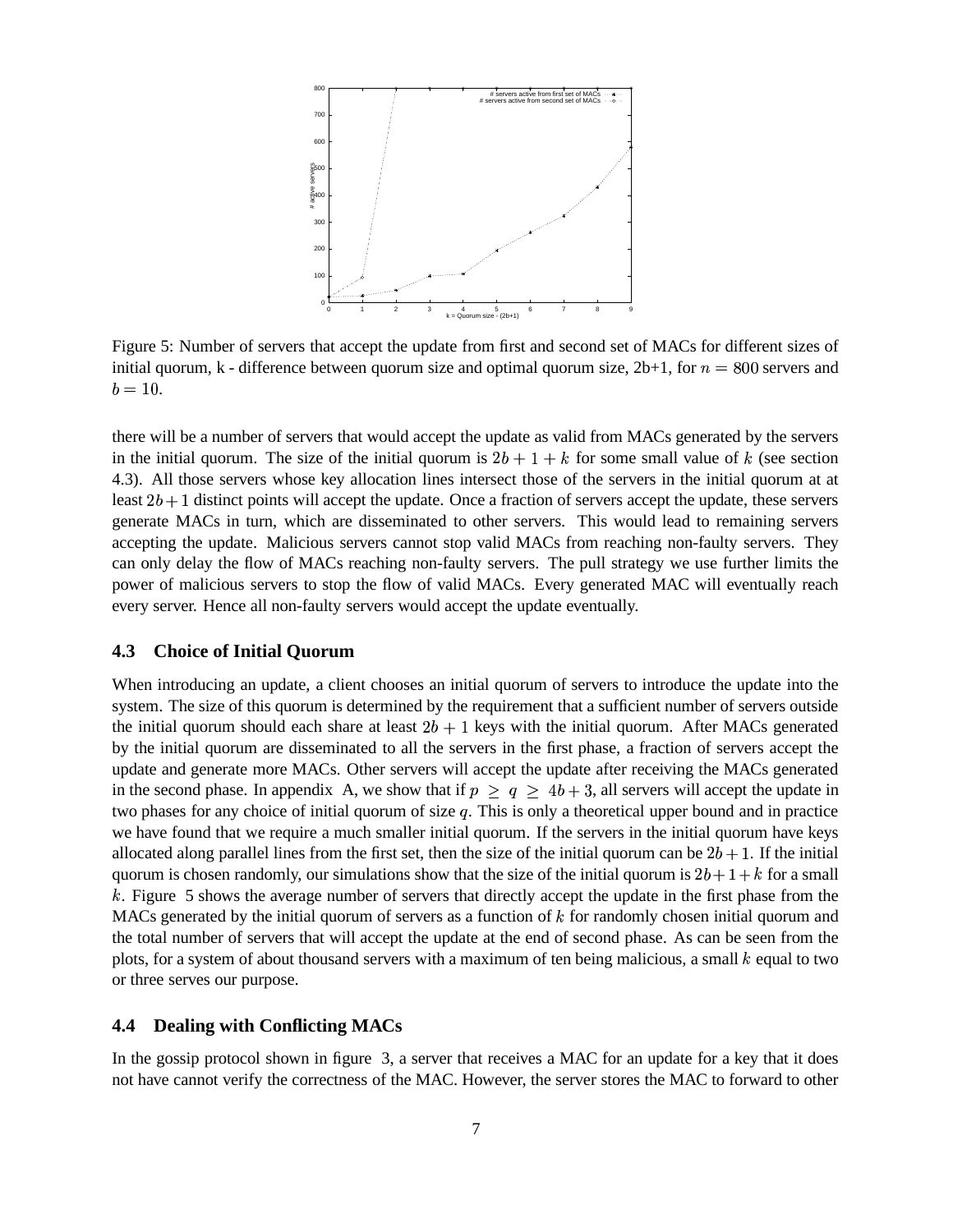

Figure 6: Average diffusion time against actual number of faults for  $b = 11$  and  $n = 1000$  servers, for various policies on resolving conflicts between MACs.

servers. A malicious server may generate invalid MACs for a valid update, to mount denial of service attacks on other servers' buffers and hence delay the acceptance of an update. A receiving server, when it receives a MAC that is different from the already stored MAC for the same update and the same key, has to decide which MAC to keep. There are three different possible strategies for handling this situation. One strategy is for the receiving server to always reject the incoming MAC. That is, the first received MAC stays in the server buffer and all others are rejected. Second strategy is to accept the incoming MAC with a certain probability. Third strategy is to always accept the incoming MAC, replacing any previously accepted MAC. Figure 6 compares the performance of each of these strategies. Our simulations show that the third strategy is the most effective while the first is the least effective. This is because the always-accept strategy gives all generated MACs a chance to reach every server quickly.

The protocol could be further optimized by requiring the receiving server to give preference to MACs received from servers that have the keys for those MACs over those from servers that do not have the keys for the MACs. The last plot in figure 6 shows diffusion times for this policy. To implement this policy, each server has to know what keys are allocated to other servers.

#### **4.5 Key Consensus**

We do not consider the problem of how each server receives the keys allocated to it. The problem of secure key distribution has been addressed by others [16, 17]. In this section we discuss an issue that may be of concern in key distribution, namely consensus on shared keys. Each key in our key allocation scheme is shared by  $p$  servers. Some of these servers may be malicious. Hence, some servers that share a key may not have identical copies of the key unless a Byzantine fault tolerant consensus protocol is used for key distribution. In the file system we build, our metadata service is a single central threshold service that can be used to distribute the keys to the data servers. Even if this service is not available, we point out that a strict consensus on all keys is not necessary. Any distribution algorithm that distributes the keys correctly when no participating server is malicious would work for our purpose. As long as each server shares  $2b + 1$  keys with other servers, there will be at least  $b + 1$  good keys that will be useful in the dissemination process. Hence, as long as keys that are not allocated to any malicious server are correctly shared, our dissemination algorithm works correctly. As an example, a simple key distribution scheme could be used where, for each key a designated key leader distributes keys to other servers. All our simulations and experiments were run by making invalid all keys that are allocated to at least one malicious server.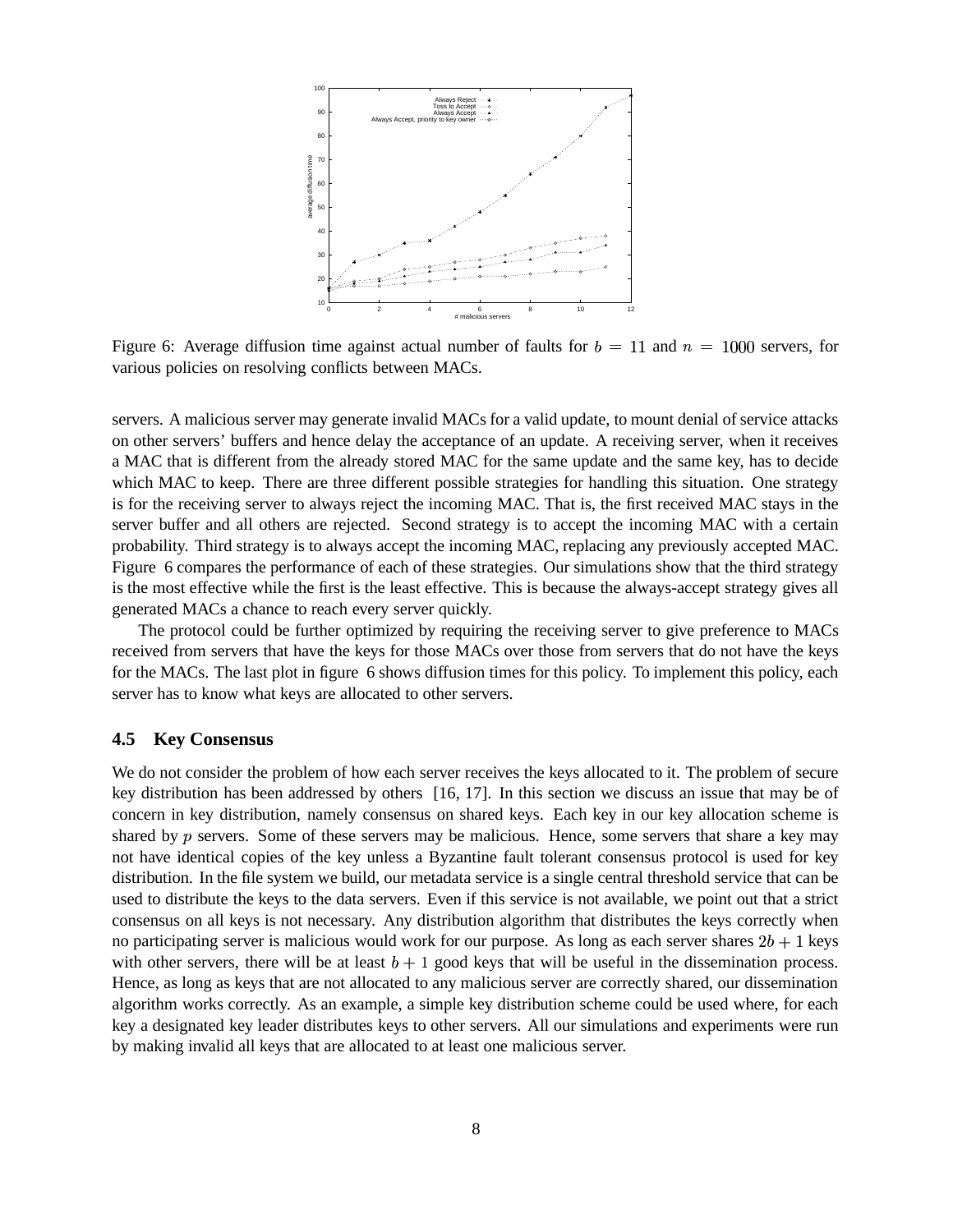| Metric     | Tree                 | Short-Path                                      | Youngest-Path                     | Collective      |
|------------|----------------------|-------------------------------------------------|-----------------------------------|-----------------|
|            | Random $([3])$       | (Malkhi et.al. [5])                             | Path Verification                 | Endorsements    |
|            |                      |                                                 | (Minksy et.al. [4])               |                 |
| Diff. Time | $\Omega(b.log(n/b))$ | $O(log n + b)$                                  | $O(log n) + b + c$                | $O(log n) + f$  |
| Mesg. Size | O(1)                 | $\psi(n,b)$                                     | $\overline{30(b+1)}$ . $O(log n)$ | d. $O(p^2)$     |
| Storage    | O(b)                 | $\psi(n,b)$                                     | $30(b+1)$ . $O(log n)$            | d. $O(p^2)$     |
| Comp. Time | O(log b)             | $\Omega((\psi(n,b)/log(n/b))^{\overline{b+1}})$ | $\overline{O(b^{b+1}+b\log n)}$   | $O(p/(\log n))$ |

Figure 7: Performance comparison of different gossip protocols.  $n$  - number of servers,  $d$  - size of a MAC, c - a small constant,  $\psi(n, b) = ((n/b + 2))^{O(log(b+2+log n))}$ . All measures are per host per round except diffusion time

#### **4.6 Performance**

In this section, we analyze the performance of our protocol and compare it with known protocols for dissemination in Byzantine environments. We consider four performance metrics : (1) diffusion time, (2) average message length per host per round, (3) average buffer size required per host per round and (4) average computation time at a server every round. The other performance metric, host load which is defined as the average number of messages received per round is one, which is same for all the protocols discussed here.

We ran simulations and experiments with an implementation of our protocol to validate the claims we make here about the performance of our protocol. We implemented both our protocol and a version of path verification protocol suggested by Minsky and Schneider [4] for a cluster of thirty machines running Linux on 300MHz Pentium processors. For both implementations, round length was set to fifteen seconds. A typical experiment involved starting a randomly chosen set of servers in malicious mode and the rest in normal mode and injecting updates at a randomly chosen set of  $b + 2$  non-malicious servers at a chosen frequency. Most effective malicious behavior for our protocol is simply sending random bits for MACs to other servers upon every request. This is easy to see since if a malicious server sends a correct MAC for an update upon a request, it will only possibly reduce the diffusion time of the protocol run. For the path verification protocol, we made malicious servers simply fail benignly, replying with empty list of proposals for requests from other servers. For both protocols, updates were discarded twenty five rounds after they were injected, which was well over the diffusion time for most of the updates. For the path-verification protocol, the diffusion strategy chosen was promiscuous youngest diffusion [4] with an age-limit of 10 rounds for a proposal and the sampling strategy chosen was bundle sampling with a maximum bundle size of 12. A value of 11 was chosen for  $p$  for our protocol. The following characteristics were studied: (1) diffusion time as a function of the threshold  $b(2)$  diffusion time as a function of the actual number of malicious servers  $f(3)$  average message size, buffer size and computation time at each server as a function of the frequency at which updates were injected. Last three metrics were measured when the system achieved a steady state and updates were being dropped at the same rate at which fresh updates were being injected.

Figure 7 compares the performance of our protocol and other known protocols for Byzantine dissemination. It should be noted here that other protocols are information-theoretically secure while ours is only computationally secure since we rely on cryptographic properties of MACs. As can be seen from the table, our protocol trades off bandwidth and memory resources to improve latency. In subsequent sections, we discuss each of these metrics in some detail, presenting our simulation and experimental results. Although protocols presented in [2] and [3] require considerably less bandwidth and memory, their latency is high  $(\Omega(b.log(n/b)))$  compared to other protocols. The protocol described in [4] offers the best latency among other protocols. Since our primary focus is on reducing latency, we will compare our protocol to [4] in the following.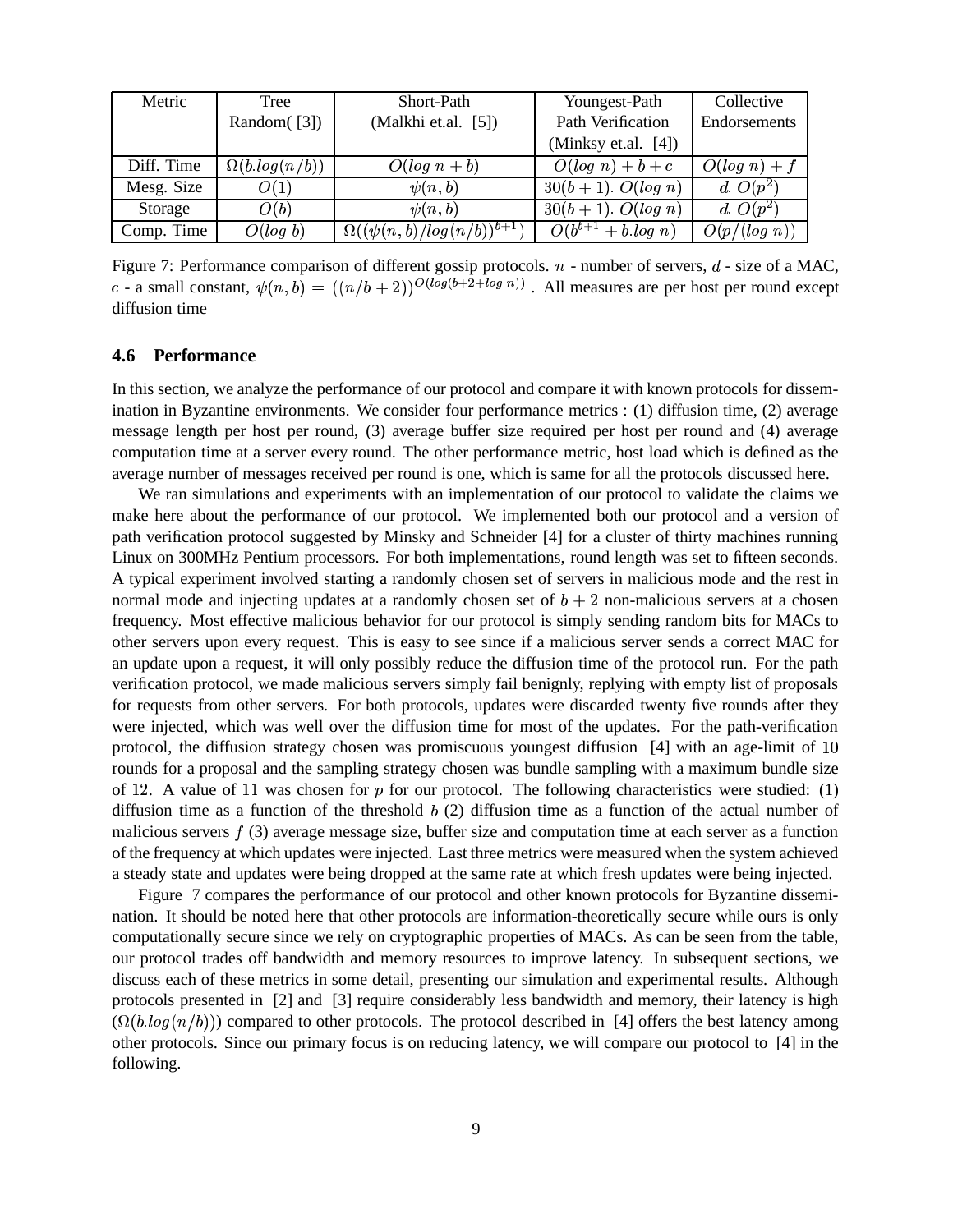

Figure 8: (a) Average diffusion time in number of rounds as a function of  $f$  for different values of  $b$  for collective endorsement protocol for  $n = 1000$  servers, results from simulation, (b) Distribution of diffusion times of updates as a function of f for fixed  $b=3$  for  $n=30$  servers for collective endorsement protocol, experimental result.



Figure 9: Distribution of diffusion times of updates as a function of f for fixed  $b = 3$  and as a function of b for  $f = 0$ ,  $n = 30$  servers, for path verification protocol, experimental results

### **4.6.1 Diffusion Time**

When no server acts maliciously, our protocol takes not more than twice the diffusion time of the best protocol for benign environments to diffuse an update. In this case, every generated MAC takes only  $O(log n)$ rounds (time taken by best-possible benign-case protocol) to reach every server. A fraction of servers accept the update and generate MACs using other keys in turn. The newly generated MACs take another  $O(log n)$ rounds to reach every server. If the size of the initial quorum is appropriately chosen, every server will verify at least  $b + 1$  MACs either generated by the initial set of servers or generated by servers that accept the update based on MACs generated from initial set of servers. We obtain an upper bound for the size of initial quorum in appendix A. Both in our simulation and experimental results, we observed quite often the diffusion time to be less than twice best possible time for a benign setting since (1) some servers accept the update even before the first  $log n$  rounds and (2) MACs generated in second phase need not reach a lot of servers.

When f servers are acting maliciously, diffusion time of our protocol is  $O(log n) + f$ , independent of the assumed threshold  $b$ . We justify this claim by showing in appendix  $B$  that in the presence of  $f$  malicious servers, each MAC takes  $O(log n) + f$  rounds to reach a constant fraction of servers. After  $O(log n)$  rounds,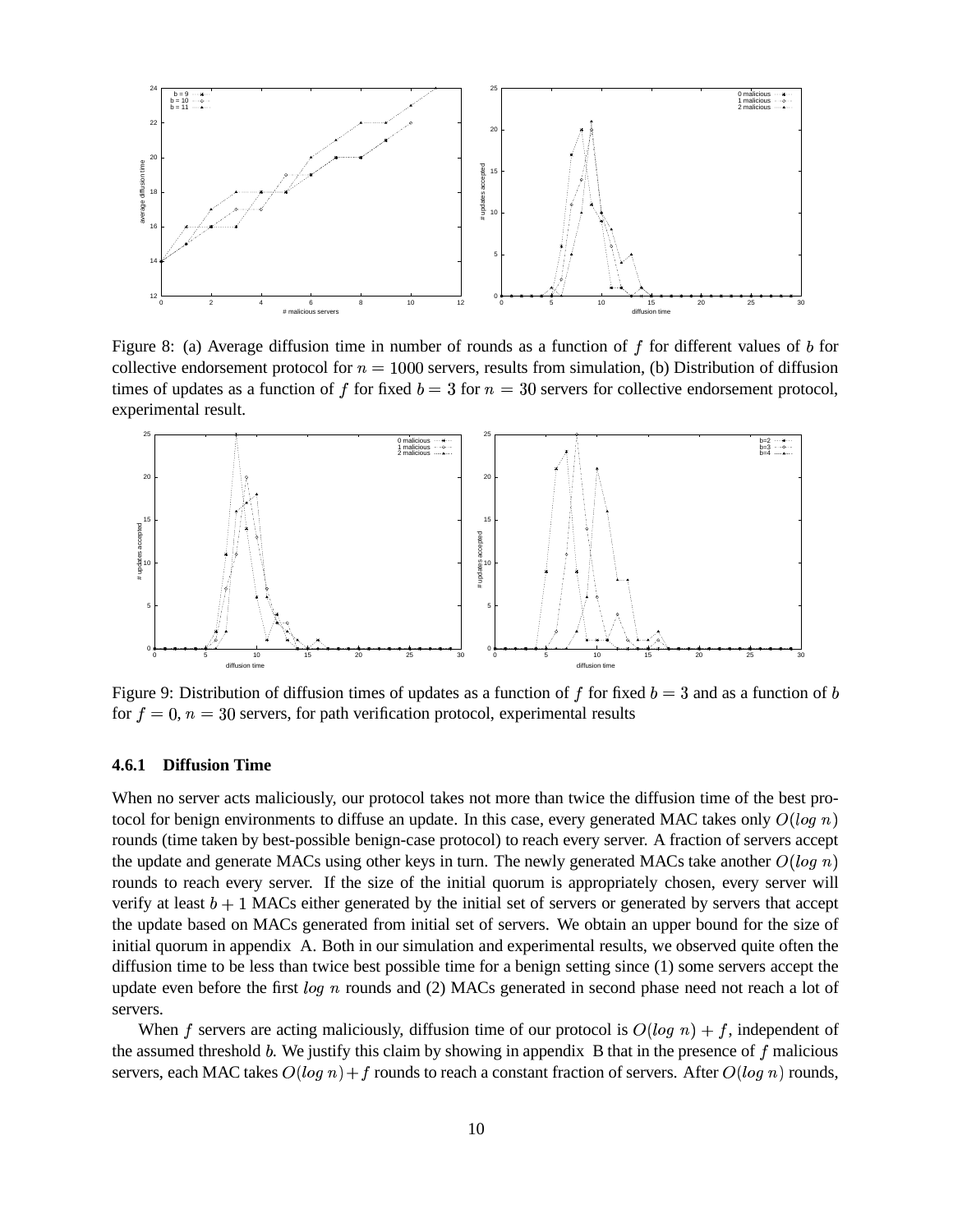

Figure 10: Message size and buffer size in KB as functions of update arrival rate for (a) path verification and (b) collective endorsement protocols for  $b = 3$  and  $n = 30$  servers, experimental results

for a particular key, a constant fraction of the servers hold some MAC, whether valid or spurious. Fraction of these servers that hold a valid MAC can be shown to be  $1/(f + 1)$ . Thus after the first log n rounds, the probability that a server would obtain a valid MAC is close to  $1/(f + 1)$ . Among the servers that have the key to verify a MAC, the fraction of servers that have not seen a valid MAC decreases by a factor of  $f/(f + 1)$  every round on the average. It takes about  $O(f)$  rounds for this fraction to reduce to a small constant.

Our proof in appendix B holds only when malicious servers are not allowed to disseminate spurious MACs for a key before some non-faulty server starts disseminating the corresponding valid MAC. Since this is true for the first set of MACs generated by the initial quorum, these MACs take  $O(log n) + f$  rounds to reach a constant fraction of servers. Some of the servers accept an update at the end of this phase. Remaining servers would need only a few more MACs to accept the update and these are obtained in a very short period of time, after having been generated by the servers that accept the update in the first phase. Second set of MACs may take a longer time to reach all the servers. However, this does not affect the latency because at the end of first phase, most of the remaining servers need only a few more MACs and the MACs generated in second phase do not have to reach a lot of servers.

Our claim is justified by the results we obtained from our simulations and experiments. Our simulations show that as we increase the number of malicious servers by one every time, starting from no-maliciousservers case, diffusion time is increased only by one round every time. Figure 8(a) shows the average diffusion time as a function of  $f$  for various values of  $b$  as generated by our simulations. This is validated by the diffusion times we observed in our experiments with our implementation. Distribution of diffusion time across updates for various values of  $f$  for a  $b$  of 3, as seen in our experiments is shown in figure 8(b). The corresponding plot for our implementation of path verification protocol as measured in our experiments is shown in figure 9. It can be seen from the figures that average diffusion time for path-verification protocol depends on  $b$  and  $f$  while that of our protocol depends only on  $f$ .

#### **4.6.2 Message Size, Buffer Size and Computation Time**

Average message size and storage requirements per round per host for our protocol is number of keys times the size of a MAC. Number of keys is  $p^2 + p$  where p is greater than  $2b + 1$  and  $\sqrt{n}$ . This is expensive when compared to that of the path-verification protocol, which is  $(O((b.log n))$ . However we believe our buffer requirements and message size are scalable to a moderate number of servers. In our implementation, we chose 128bit MACs. Figure 10 shows average buffer size and message size measured in our experiments for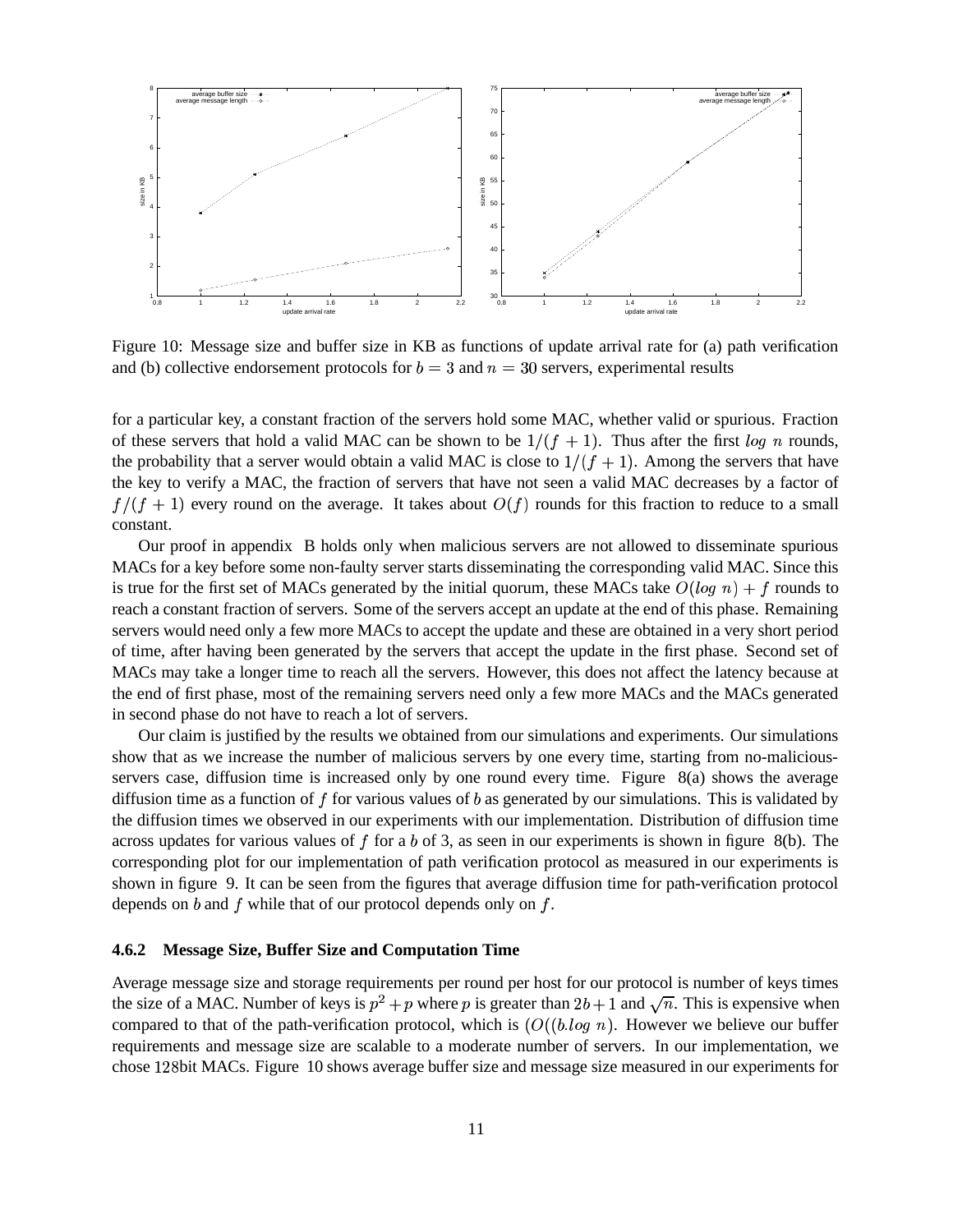our protocol and path verification protocol, as a function of the frequency of arrival of updates. The figures show that our resource requirements are only an order of magnitude bigger than those of path-verification protocol for the chosen number of servers (30). However, our protocol would need only the same amount of message size and buffer size even when  $n$  is increased to 100 as long as  $b$  is less than 6. A higher value of b can be chosen for the same  $p(11)$  if consensus on shared keys is guaranteed in the presence of malicious faults. Further optimization of message and buffer sizes is possible by making servers generate MACs for multiple updates in a combined fashion. We did not include this feature in our implementation.

We observed slightly smaller average computation time for implementation of our protocol over our implementation of path verification protocol. However, for higher values of  $b$ , we expect our protocol to take much shorter time compared to path verification protocols. Our protocol requires only about  $p + 1$  MAC operations at each server for an update in the whole of an update's dissemination time. Path verification protocols require  $O(b^{b+1})$  [4] computation time at each server every round. This is because path-verification protocols involve checking for  $b + 1$  non-intersecting paths from a set of paths, which is known to be NPcomplete.

# **5 Collective Endorsement of Authorization Tokens**

In the dissemination protocol, a server needs to determine if a client that wishes to submit an update is authorized to do so. In the secure store we build (figure 1), metadata service maintains access control lists. Metadata service is a threshold service with the non-faulty servers replicating ACLs. File system clients get an authorization token from the metadata service to access file data from data servers. The authorization token issued must be unforgeable and verifiable by every data server.

With reference to our key allocation scheme, every metadata server is allocated keys along vertical straight lines  $j = constant, i = 0 \to p - 1$  from the first set of  $p^2$  keys  $\{k_{i,j}\}\$ .  $\{a_i\}$ . We do not need the other p keys  $k'_i$ . Prime p is chosen to be greater than the number of metadata servers, which is at least  $3b + 1$ . Data servers are allocated keys along other straight lines, but not vertical ones.

Before issuing an authorization token, each metadata server refers to its copy of ACLs to see if an access is allowed. After checking access, each non-faulty metadata server endorses the same authorization token with a list of MACs computed using the set of symmetric keys it has. The file system client collects all such MACs from every metadata server. The list of all such MACs constitutes a valid endorsement that will be accepted by any data server.

Total number of keys is about the number of servers in the system. Hence, the length of an endorsement that consists of all MACs is  $O(n)$ . Still, we believe size is reasonable for a moderate number of servers and is justified for the amount of savings in computation when compared to public key schemes. Total size of the endorsement can be reduced by reducing the size of each MAC [13, 1], trading off security against forgeability for size. Furthermore, complete list of MACs need not be sent to every data server. For a chosen data server, appropriate MACs alone can be sent. However, as the number of servers in the system increases, public key signatures and threshold public key schemes become more efficient than collective endorsements.

## **6 Related work**

Dissemination protocols have been extensively studied in benign environments in the past [8, 7, 9, 10, 11]. Malkhi, Mansour and Reiter [2] were the first to consider dissemination in malicious environments without using public key signatures. In [3], Malkhi et. al. presented a class of protocols that took advantage of a well defined logical structure of the system. In all these earlier protocols, a server accepts an update only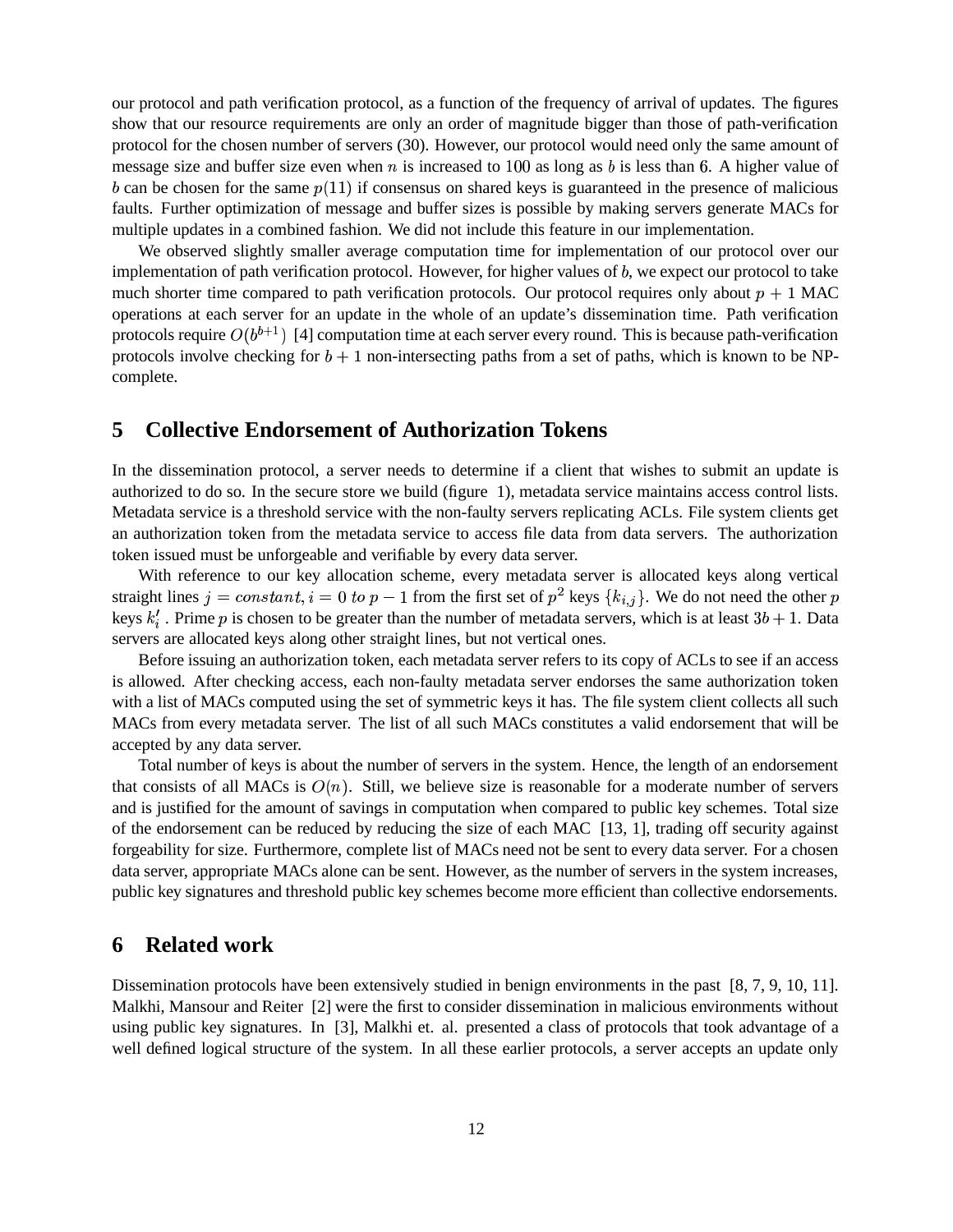if  $b + 1$  other servers inform the server that they have accepted. These protocols are conservative in nature, where a participating server cannot help in dissemination until it accepts the update.

Malkhi and others [5] and Minsky and Schneider [4] independently suggested a class of gossip protocols where a server accepts an update if it receives the same update via  $b + 1$  non-intersecting paths. Diffusion times for these protocols were  $O(log n + b)$  and  $O(log n) + b$  respectively. Message size and buffer requirements for Minsky's protocol were particularly low. Both these protocols and the earlier ones [3, 2] do not rely on any cryptographic primitive and are information theoretically secure as opposed to our protocol which uses MACs.

Schemes allocating sets of symmetric keys to participating nodes have been used in multicast key management applications [12, 14]. Naor and others also suggested using a list of MACs to replace public key signatures in [13]. They used a key allocation technique which gave a probabilistic guarantee against forgery by a limited coalition of malicious servers. Liskov and Castro [1] eliminated public keys in Byzantine fault tolerance by replacing signatures with a vector of MACs. An exclusive symmetric key was shared between every pair of servers. This pairwise key sharing can be looked at as a special case of the key allocation scheme we presented here, when  $b$  and  $n$  are of same order and the chosen prime  $p$  is about  $n$ .

In contrast to earlier published gossip protocols, our protocol uses a new technique called collective endorsement that can be used in other applications as well. Although our protocol has higher bandwidth and buffering requirements, it offers a desirable feature that the diffusion time increases only when there are actual faults. In normal case, when there are no or few faults, its diffusion time is comparable to a system with benign faults. In other protocols, the diffusion time depends on  $b$  which is the threshold for worst-possible number of faults.

## **7 Conclusion**

This paper presented a gossip style protocol that disseminates an update in  $O(log n) + f$  rounds in the presence of  $f$  faults. The diffusion time does not depend on  $b$ , the assumed maximum number of faults and when there are no faults, the diffusion time is comparable to that of best-possible benign case protocol. Our protocol trades off bandwidth and memory resources to achieve lower latency. A novel key allocation scheme is used to keep message and buffer sizes low. We implemented our protocol and presented simulation and experimental results validating our claims. We have derived an analytical upper bound of  $4b + 3$  for the quorum size required for a random choice of initial quorum. We have also shown theoretically that each MAC takes  $O(log n) + f$  rounds to reach a constant fraction of servers, justifying our claim on dissemination time.

We are exploring using higher degree polynomials for key allocation in our key allocation scheme. For small values of  $b$ , the total number of keys can be reduced to a large extent by using higher degree polynomials. However, the size of initial quorum for higher degree polynomials is an issue that needs to be addressed. Tightening the analytical upper bound for initial quorum size and reducing the message and buffer sizes without increasing the diffusion time are some interesting problems to be explored in future.

## **References**

- [1] Liskov B., Castro M., "Authenticated Byzantine Fault Tolerance Without Public-Key Cryptography", Technical Report /LCS/TM-595, MIT, 1999.
- [2] Malkhi D., Mansour Y., Reiter M., "On diffusing Updates in Byzantine Environment", *Proc. 18th IEEE Symp. on Reliable Distributed Systems*, Lausanne, 1999.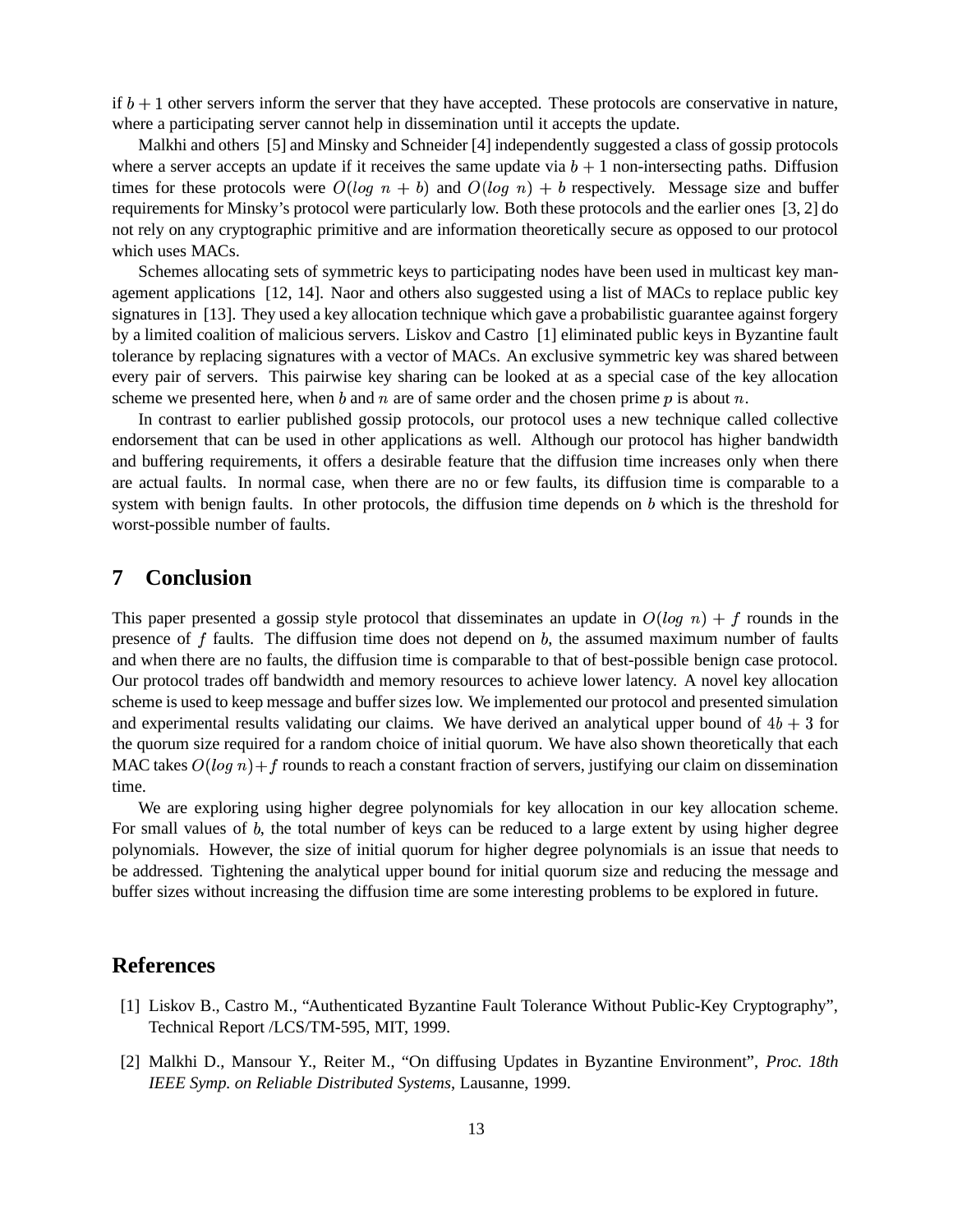- [3] Malkhi D., Reiter M., Rodeh O., Sella Y., "Efficient Update Diffusion in Byzantine Environments", *Proceedings of the 20th IEEE Symposium on Reliable Distributed Systems*, pages 90-98, New Orleans, USA, 2001.
- [4] Minsky Y., Schneider F., "Tolerating Malicious Gossip", *The Distributed Computing Journal*, 16(1):49-68, February 2003.
- [5] Malkhi D., Pavlov E., Sella Y., "Optimal Unconditional Information Diffusion", *Proceedings of the 15th International Symposium on Distributed Computing*, pages 63-77, Lisbon, Portugal, 2001.
- [6] Thomas Y.C. Woo, Simon S. Lam, "A Framework for Distributed Authorization", *Proc. ACM Conference on Computer and Communications Security*, Fairfax, Virginia, November 1993.
- [7] Demers A., Greene D., Hauser C., Irish W., Larson J., Shenker S., Sturgis H., Swinehart D., Terry D., "Epidemic Algorithms for replicated database maintenance", *Operating Systems Review*, vol. 22, 1988, pp. 8-32.
- [8] Petersen K., Spreitzer M.J., Terry D., Theimer M., Demers A., "Flexible Update Propagation for Weakly Consistent Replication", *Proc. of ACM SOSP*, pages 288 - 301, October 1997.
- [9] Golding R. A., "Weak-Consistency Group Communication and Membership", PhD thesis, UC Santa Cruz, December 1992, published as technical report UCSC-CRL92 -52.
- [10] Renesse R., "Scalable and secure resource location", *Proceedings of the Hawaii International Conference on System Sciences*, January 4-7, 2000.
- [11] Ozkasap O., Renesse R., Birman K., Xiao Z., "Efficient buffering in reliable multicast protocols", *Proceedings of the First International Workshop on Networked Group Communication*, pages 188- 203, Pisa, Italy, November 1999. Springer-Verlag.
- [12] C. K. Wong, M. Gouda and S. Lam, "Secure Group Communication Using Key Graphs", *Proceedings of ACM SIGCOMM*, Vancouver, British Columbia, September 1998.
- [13] Canetti R., Garay J., Itkis G., Micciancio D., Naor M, Pinkas B., "Multicast Security: A Taxonomy and Some Efficient Constructions", *Proceedings of INFOCOM*, New York, March 1999.
- [14] Fiat A., Naor M., "Broadcast Encryption", *Proc. Crypto '93*, pp. 480-491.
- [15] Lamport L., Shostak R., Pease M., "The Byzantine Generals Problem", *ACM Transactions on Programming Languages and Systems*, 4(3), 1982.
- [16] Carlo Blundo, Alfredo De Santis, Amir Herzberg, Shay Kutten, Ugo Vaccaro, and Moti Yung. "Perfectly Secure Key Distribution for Dynamic Conferences",*Information and Computation*, 146(1):1-23, 10 October 1998.
- [17] Chan H., Perrig A., and Song D., "Random key predistribution schemes for sensor networks." *IEEE Symposium on Security and Privacy*, pp 197-213, Berkeley, California, May 11-14 2003.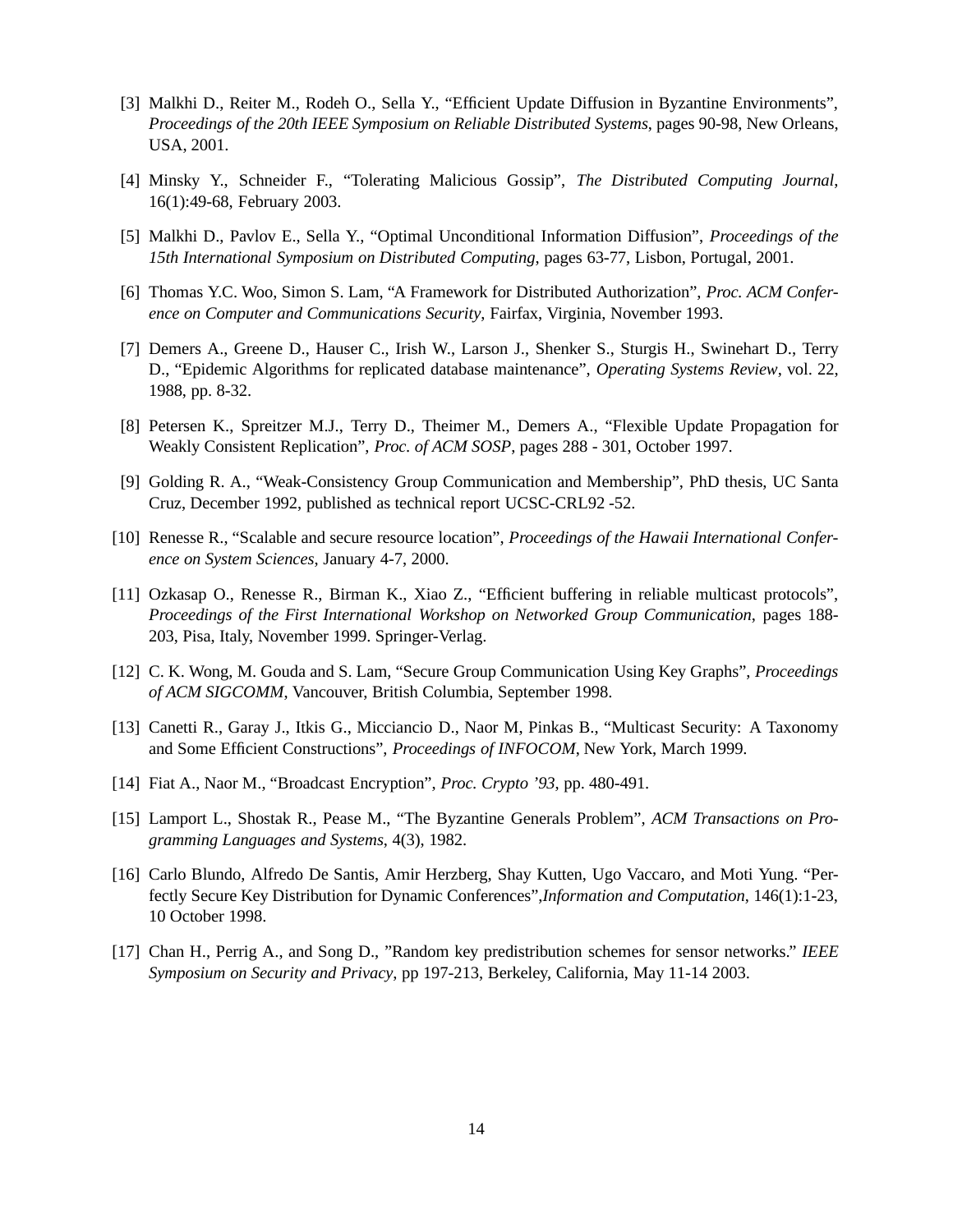#### **APPENDIX**

# **A All servers accept an update in two phases when the initial quorum size**  $q \geq 4b+3$ .

In the following, we prove that if  $p \ge q \ge 4b+3$ , all servers will accept an update in two phases of MAC generation for any random choice of initial quorum of size  $q$ .

**Model** : Let p be a prime. In the field  $Z_p$  define a straight line  $L = (\alpha, \beta)$  as the set of points  $(i, j)$  such that  $i = \alpha j + \beta$ . Any such line has p points. Define the universal set of lines U to be the set of all possible lines,  $0 \le \alpha \le p-1, 0 \le \beta \le p-1$ . Define two integer constants *b* and *q* such that  $p \ge -q 4b + 3$ .

For any two lines  $L_1$  and  $L_2$ , we define their intersection to be the point that is on both lines. If two lines are parallel, their  $\alpha$  being the same, we define their intersection to be a special point at infinity along the direction of the two lines. For a line L and a set of lines  $S$ , we define the intersection of L and S as the union of points of intersection between  $L$  and every line in  $S$ .

For a set of lines S, we define  $\mathcal{D}(S)$  as the set of all lines L in U such that  $\mid L \cap S \mid$  is at least  $2b+1$ .  $S$ is contained in  $\mathcal{D}(S)$ .

**Claim 1** : If  $p \geq q \geq 4b + 3$ , for a randomly chosen set of lines Q of size  $q, U = \mathcal{D}(\mathcal{D}(Q))$ .

Before we prove claim 1, we will prove the following claim.

**Claim 2** : Let  $\theta$  be a point through which none of the lines in  $Q$  pass. Then there exists a line L passing through  $\theta$  that is contained in  $\mathcal{D}(Q)$ .

**Proof for claim 2** :



Define  $\mathcal C$  to be a multiset of points containing all intersection points between every pair of lines in  $Q$ . Some of these intersection points may be the same, if more than two lines in  $Q$  are concurrent. We will however consider these as different elements in C. Thus C has exactly  $\binom{q}{2}$  points. Since  $\theta$  is not on any line in  $Q, \theta \notin \mathcal{C}$ .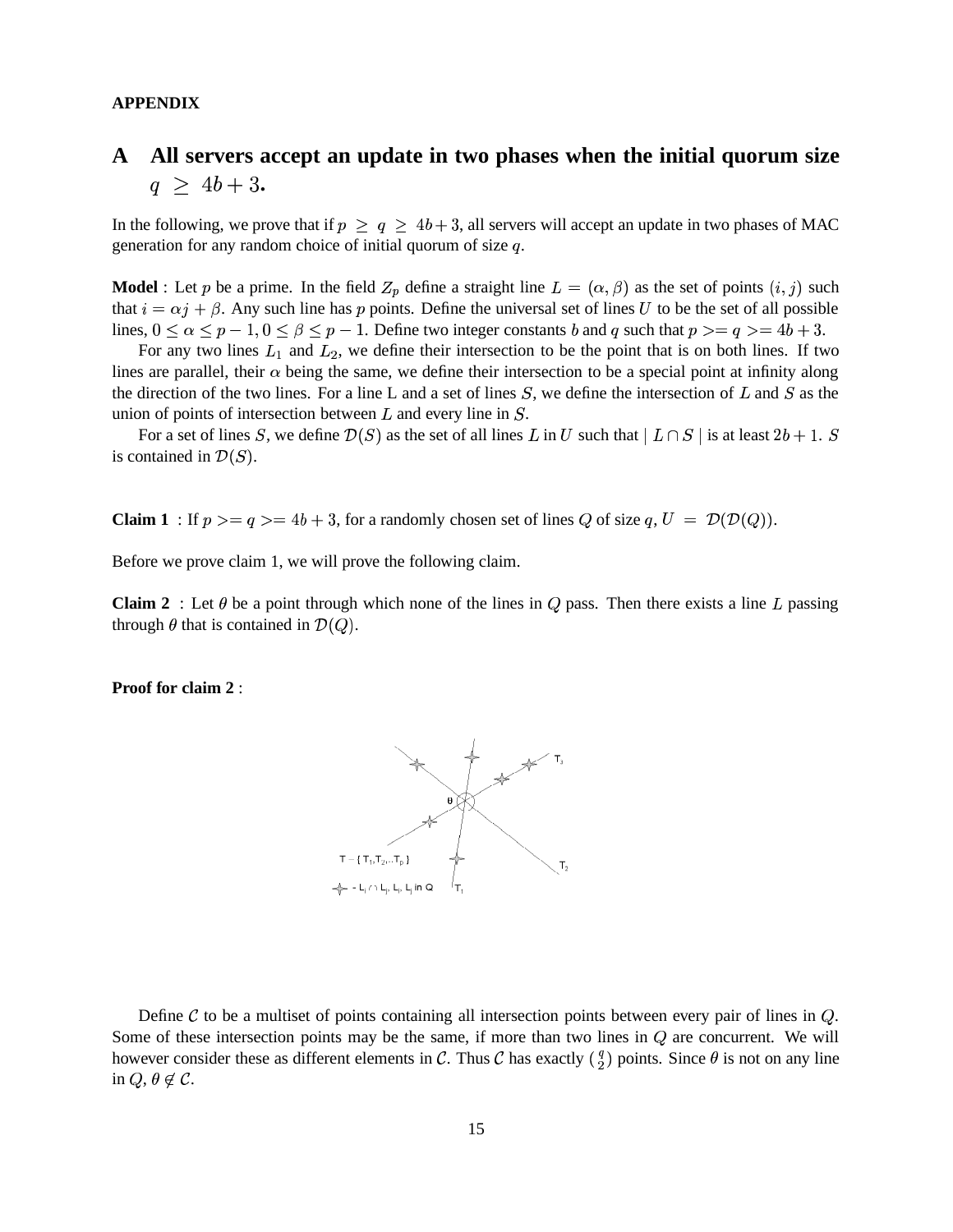Define T to be the set of lines that pass through the point  $\theta$ . Size of T is p. Since none of the lines in  $Q$ pass through  $\theta$ ,  $Q$  and  $T$  do not overlap.

We claim that there exists at least one line L in T such that not more than  $\binom{q}{2}/p$  points in C are on L. This is because, even assuming the worst case that all points in  $\mathcal C$  are on some line of  $T$  (none of them can be on more than one line in T), there are  $\binom{q}{2}$  points distributed among p lines. At least one line in T should get fewer or same as the average number of points per line.

Let us get a lower bound on the number of points L shares with  $Q$ . L shares q points with  $Q$ . Some of these may be the same (concurrent points) and one of them could be the point at infinity. Concurrent points are those that belong in  $\mathcal C$ . Subtracting one from  $q$  for every concurrent point, the distinct number of points shared between L and Q should be at least  $q - \binom{q}{2}/p$ . This expression is at least  $2b + 2$  if  $p > = q > = 4b + 3$ . Even if one point is the point at infinity, we have  $2b + 1$  distinct and valid points shared between L and Q. Thus L is contained in  $\mathcal{D}(Q)$ .

**Proof for claim 1** : From claim 2, it follows that if a point does not belong to any line in  $Q$ , then it belongs to some line in  $\mathcal{D}(Q)$ . Thus, for any line L, the number of points of intersection between L and  $\mathcal{D}(Q)$  is p which is greater than  $2b + 1$ . This proves that every line in U belongs to  $\mathcal{D}(\mathcal{D}(Q))$ .

# **B A valid MAC** takes  $O(log N) + f$  **rounds** to reach a constant fraction of **servers**

**Model** : Among a group of N servers, f servers are malicious. G of the N servers share a common symmetric key k, not overlapping with the f malicious servers. In round 0, one of the G servers starts with an update (that no other server knows), calculates digest(update) and computes  $MAC(digest, timestamp, k)$ . In synchronous rounds of gossip, each server chooses a gossip partner for each round and pulls (1)digest of the update, (2)timestamp of the update and  $(3)$ MAC of the update. The f faulty servers always send a spurious MAC for the update to any requesting server. Servers other than the  $f$  faulty ones that do not have the key to verify the MAC ( $N-G-f$  servers) will simply accept any incoming MAC with a timestamp in the past and store it in its buffer, to be sent to other servers in future rounds of gossip. On the other hand,  $G$ servers that have the key  $k$  reject an update if either timestamp is in the future or if MAC is not valid.

**Assumption** : For the sake of this proof, we assume that all servers have their clocks perfectly synchronized and make their gossip at the same time. Synchrony assumption prevents the faulty servers from spreading spurious MACs for an update even before the actual source gets a chance to disseminate.

**Claim** : In  $O(log N) + O(f)$  rounds, a constant fraction of the G servers that have the key get the valid  $MAC$  that the source started with in round  $0$ .

#### **Proof** :

We will divide the set of N servers into three groups : (1) Group A containing the  $G$  servers that know the key k, (2) Group B containing f faulty servers and (3) Group C containing the remaining  $N-G-f$ servers. With some misuse of notation, we will use C to also denote the constant  $N-G-f$ , the number of servers in group C.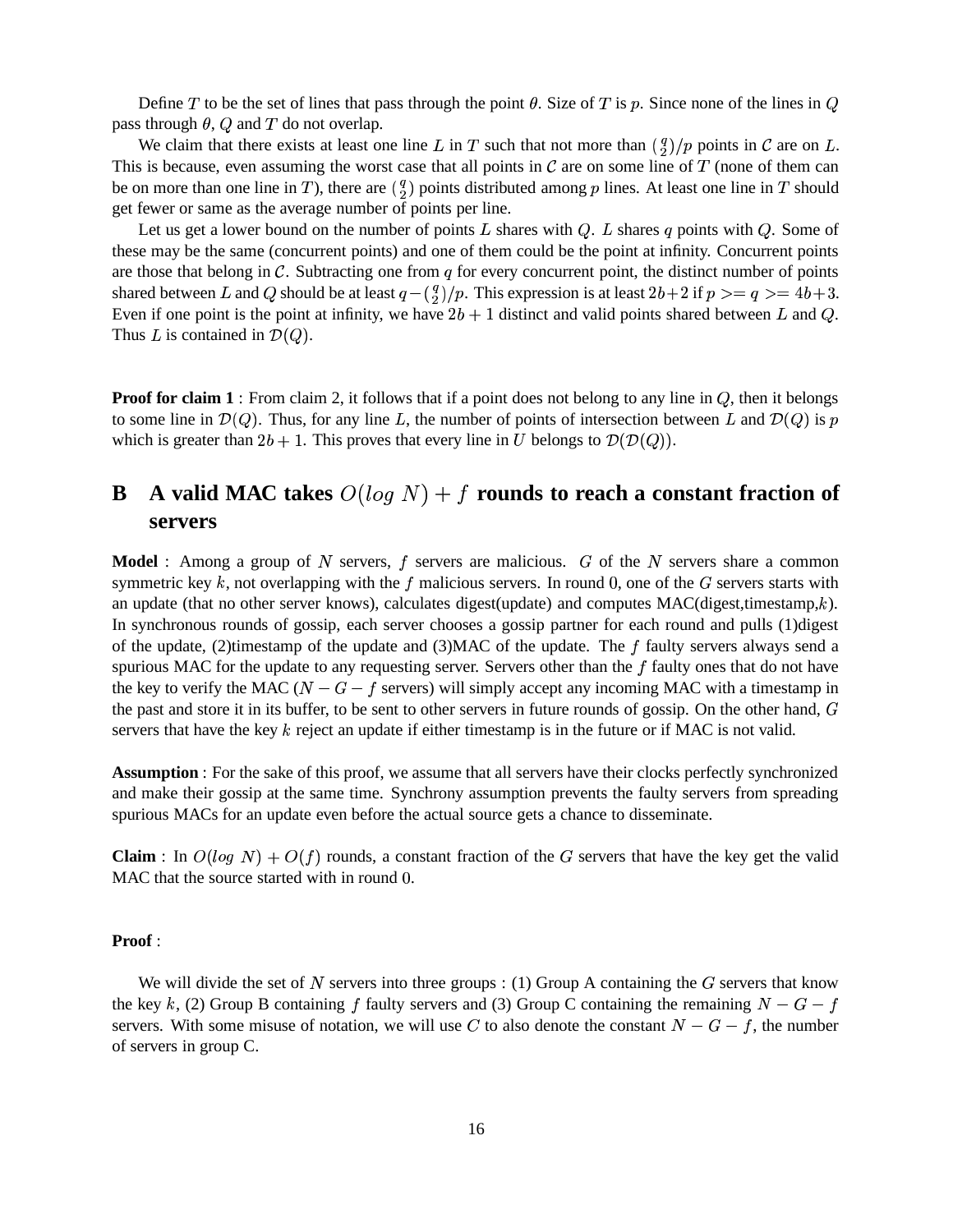### **Notations** :

- $b[r]$  the number of servers in C in  $r^{th}$  round that have a spurious MAC. (b bad)
- $l[r]$  the number of servers in C in  $r^{th}$  round that have a valid MAC. (1 lucky)
- $g[r]$  the number of servers in A in  $r^{th}$  round that have a valid MAC. (g good)

#### **Observations** :

- 1.  $q[r] > 1$  for all r.
- 2. A server in C which has a valid MAC in  $r^{th}$  round will continue to have a valid MAC in  $(r + 1)^{st}$ round unless the server chooses as its gossip partner for round  $r + 1$  a server that has a spurious MAC in that round. In the latter case, the server accepts a spurious MAC in that round.
- 3. A server in C which has a spurious MAC in  $r^{th}$  round will continue to have a spurious MAC in  $(r+1)^{st}$  round unless the server chooses as its gossip partner for round  $r+1$  a server that has a valid MAC in that round. In the latter case, the server accepts a valid MAC in that round.

Last two points can be summarized in the following equations characterizing the expected growth of  $b[r]$ and  $l[r]$  :

$$
l[r+1] = l[r] * (1 - \frac{b[r] + f}{N}) + (C - l[r]) * \frac{l[r] + g[r]}{N}.
$$
 (1)

$$
b[r+1] = b[r] * (1 - \frac{l[r] + g[r]}{N}) + (C - b[r]) * \frac{b[r] + f}{N}.
$$
 (2)

We will replace  $g[r]$  in equations 1 and 2 by the constant 1. Since  $g[r]$  is always at least 1, this would give us a lower bound on the expected value for  $l[r]$  and an upper bound on the expected value of  $b[r]$ .

$$
l[r+1] = l[n] * (1 - \frac{b[r] + f}{N}) + (C - l[r]) * \frac{l[r] + 1}{N}.
$$
 (3)

$$
b[r+1] = b[r] * (1 - \frac{l[r] + 1}{N}) + (C - b[r]) * \frac{b[r] + f}{N}.
$$
 (4)

From equations 3 and 4, if  $l[r]/b[r] = 1/f$ , it can be shown that  $l[r + 1]/b[r + 1] = 1/f$ . Since  $l[0]/b[0] = 1/f$ , by induction,

$$
\frac{l[r]}{b[r]} = \frac{1}{f}, \forall r. \tag{5}
$$

The system reaches a state of dynamic equilibrium when when  $l[r] = C/(f+1)$  and  $b[r] = f*C/(f+1)$ , and  $l[r]$  and  $b[r]$  remain the same for all future rounds.

Let's denote by  $T[r]$ , the expected number of servers in round  $r$  that have some MAC, either valid or spurious.  $T[r]$  is the sum of  $b[r], l[r], f$  and  $g[r]$  which we will approximate to one. By adding equations 3 and 4 and adding  $f + 1$  on either side, it can be seen that